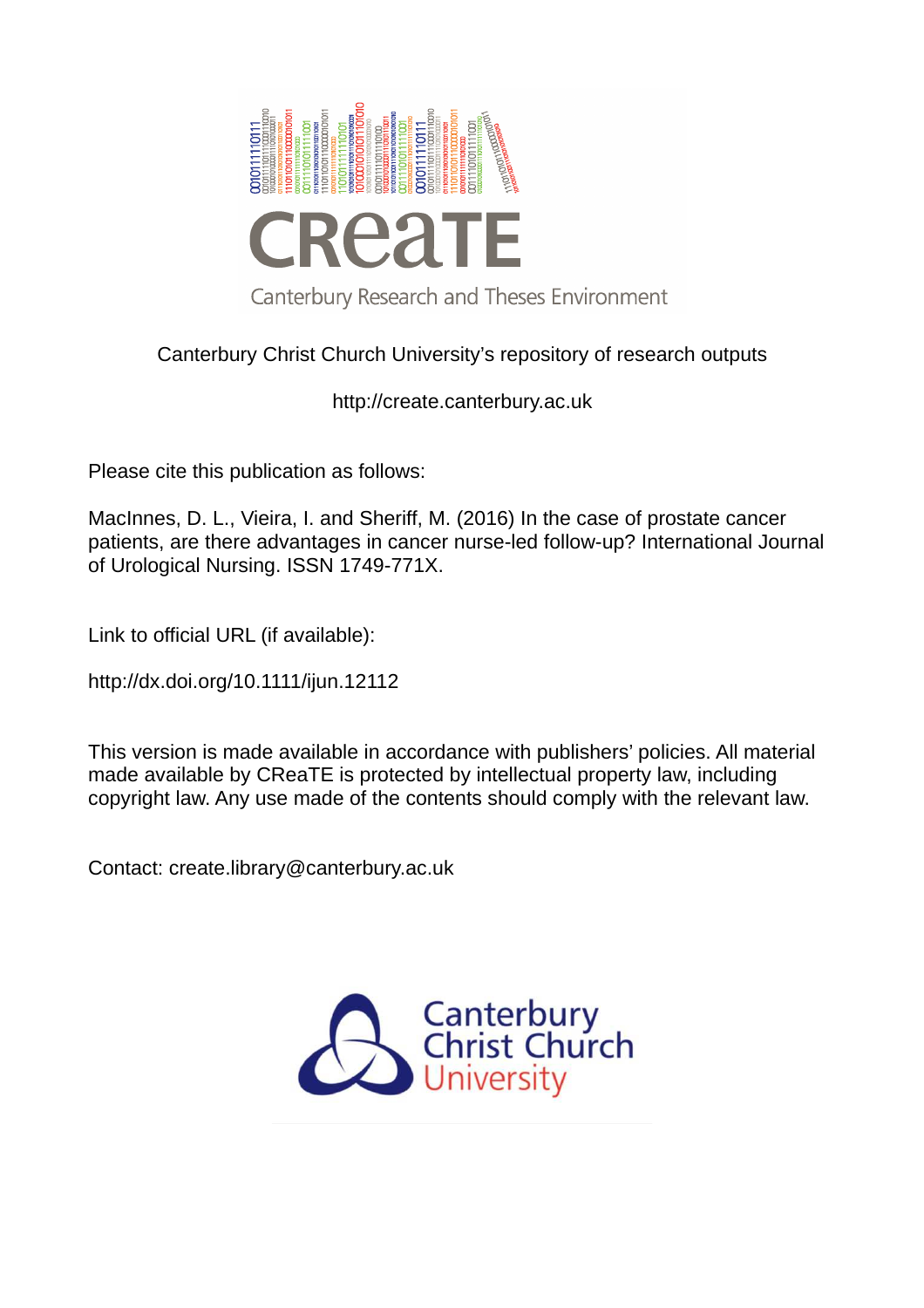### **BACKGROUND**

Prostate cancer is the most common cancer in men in the UK with over 37,000 new cases diagnosed in 2010 (Cancer Research UK, 2011). At present, even prostate cancer patients with low risk disease recurrence after initial treatment are offered lifelong secondary care medical follow up (NICE, 2008; DOH, 2011; Cox & Wilson, 2003). Prolonged follow up poses a serious financial healthcare burden. It has also been suggested the current form of follow up does not address patients' needs, due to a focus on the disease and not the person, and is based on a medical model approach (Kirby, 2003; Jones, 2003; Cancer Action Team, 2010; DOH, 2011).

The DH (2007) publication highlighted the fact that due to a shortage of medical staff and the high cost of their time, there is "an opportunity for specialist nurses to undertake a wider range of clinical tasks" (pg 2). The European Commission group (2010) predicts that by 2020 there will 13% less clinician available to carry out follow up in hospitals. The NHS Improvement in 2010 comment that there is no recognised national strategy on Cancer Nurseled follow up. However, there are more evidence emerging from satisfaction surveys and observational studies that nurse led follow up is a good alternative to the medical follow up (Milne et al, 2007; Trevatt et al, 2008; Briant-Lukosius et al, 2010; Leahy et al, 2012; Watson et al, 2014). Clinical Nurse Specialists (CNS) were introduced to the teams to bring an holistic patient-centred approach to interprofessional team working (Calman & Hine, 1995, NICE, 2002; Castledine, 2002; DOH, 2010; DOH, 2011). It has been recognised that Clinical Nurse Specialists are the biggest catalyst of change in their teams and perhaps in a good place to meet current changes in service provision in regards to follow up care (DOH, 2000; Castledine, 2002; Pratt, 2006; Leary et al, 2008; Academy of Medical Royal Colleges, 2009; DOH 2010; NHS Improvement, 2010).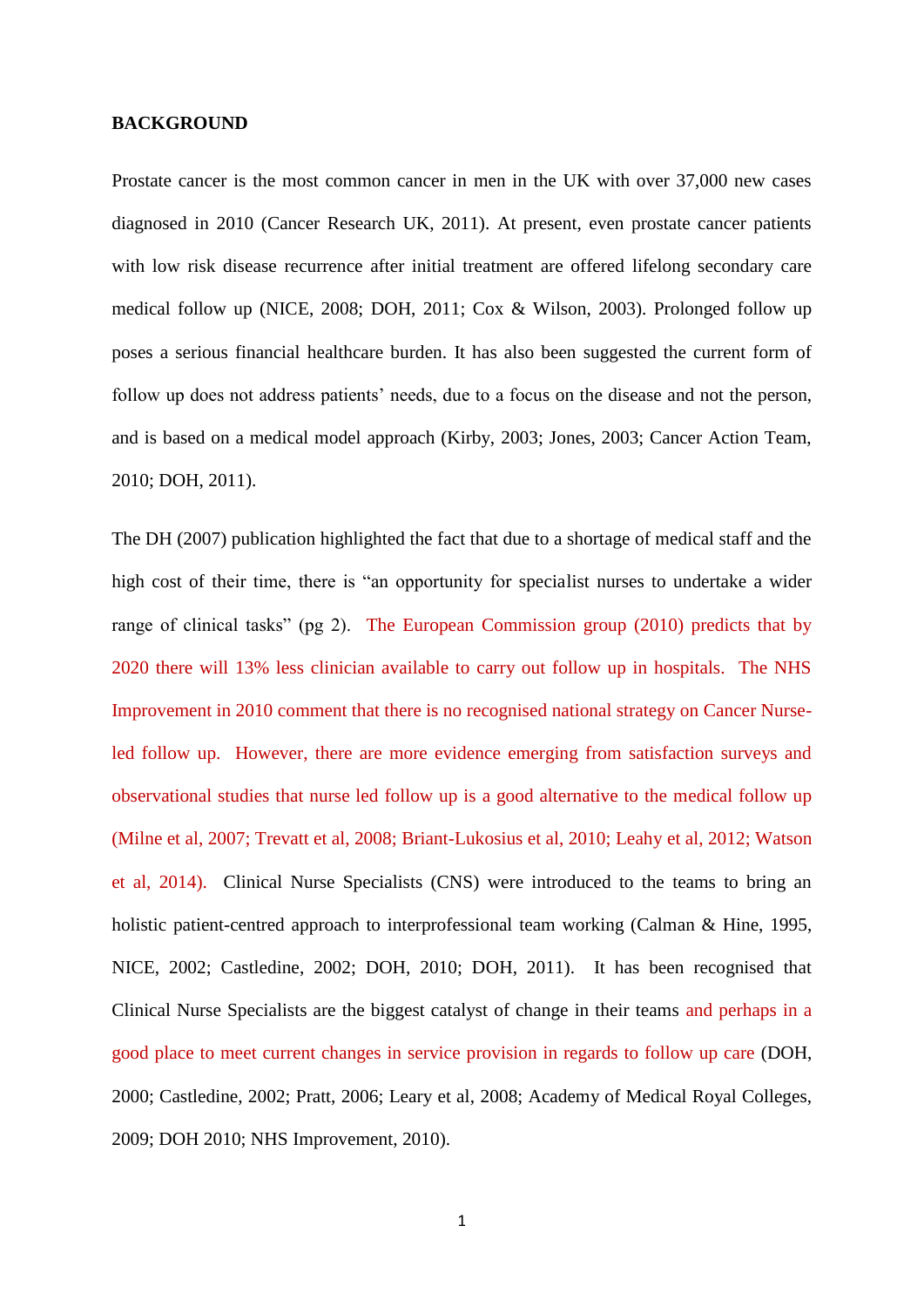When reviewing the guidance on the diagnosis and treatment of men with localised prostate cancer (NICE, 2014), it is clear that current recommendations are not supported by reliable research evidence. It is admittedly based on the expert opinion and research that been conducted more than 10 years ago, concluding that no new systematic review have been conducted in the subject in recent years. Consequently, there is no clear guidance on follow up. The general advice is to offer follow up outside hospital to men with a stable Prostate Specific Antigen (PSA) after first two years of hospital based follow up (NICE, 2014; Catton et al, 2003; Cathala et al, 2003). Kirby & Kirby (2010), recognised experts in the field, suggest that shared care is not always appropriate for patients with prostate cancer to be followed up in primary care and highlighted there are management issues associated with variation in practice, duplication of care and inconsistencies with the transfer of patients to primary care. The only quoted by the NICE (2014) most up to date review is by Yao and DiPola (2003) looking at the evidence available surrounding prostate cancer follow up. They reported the basis of guidance on prostate cancer follow up rests upon a consensus based on "low-level" evidence. In their review they conclude most patients diagnosed with prostate cancer die of other causes therefore prolonged follow up for people with prostate cancer does not influence the chances of survival and is perhaps unnecessary. McIintosh et al (2009) conducted a systematic review of international guidance to identify key elements of the existing model of follow up in cancer care. The absence of high quality studies, and the inconsistencies and lack of specification in recommendations, led the authors to conclude that primary care-based follow up would require considerable effort and investment to implement posing a challenge to Yao and DiPola's (2003) suggestion to discharge this group of patients from secondary care to primary care.

It can be concluded the current evidence on prostate cancer follow up is limited and it is open to debate and interpretation, which suggests that the decision on how to organise follow up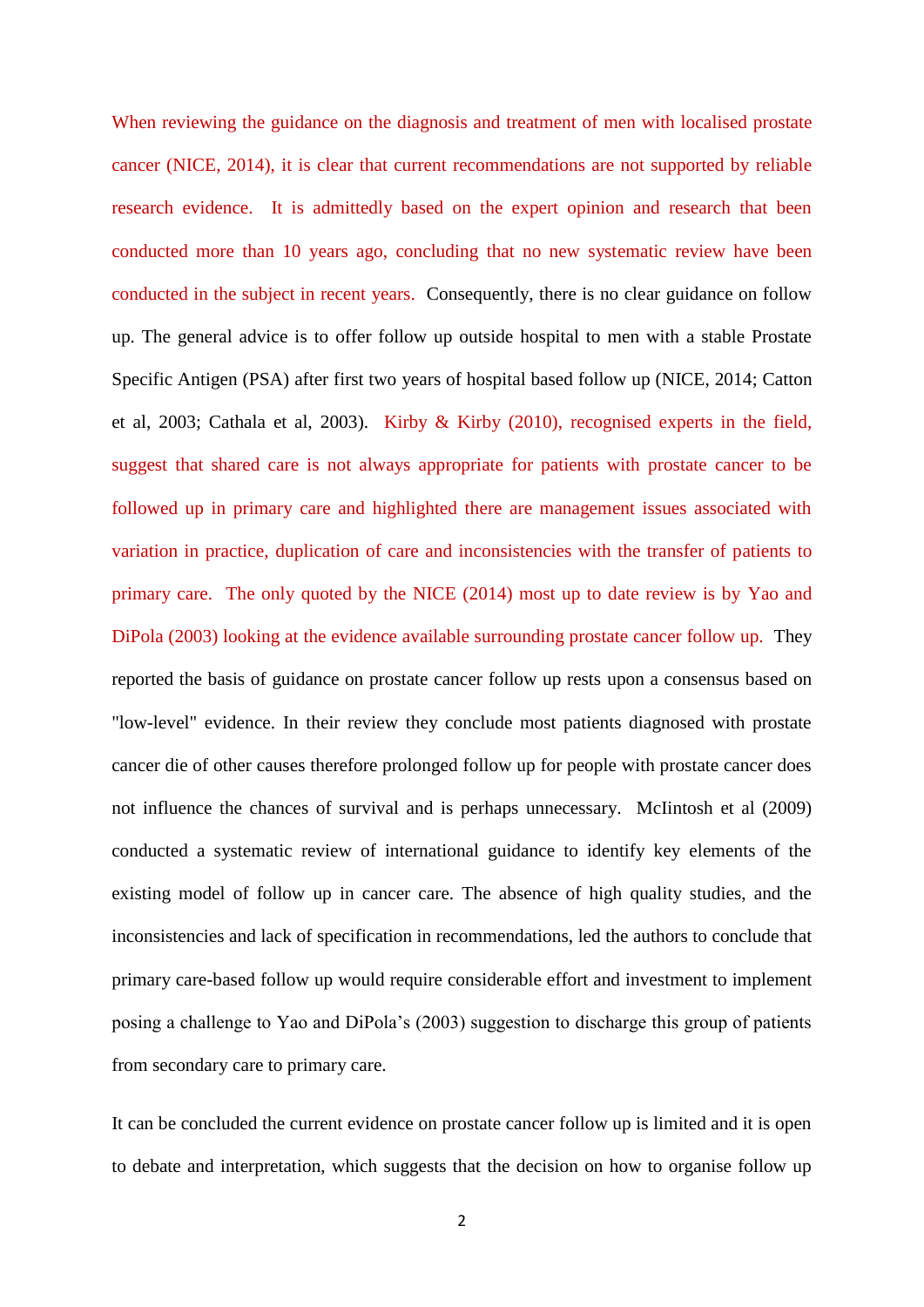care rests with specialist cancer teams. The only consensus of opinion among the experts appears to be that follow up can be reduced and focused more on patients who display care needs. Due to the fact there is little available evidence concerned with prostate cancer follow up the focus of this review is the follow-up care received by patients with all forms of cancer. The National Cancer Survivorship Initiative (NCSI, 2010) report highlighted that the existing pathways of care in the UK are focused on medical surveillance and follow up, with little emphasis on meeting holistic care needs. NCSI (2010) suggested the prioritisation of research should be to enhance the understanding of survivorship issues. The holistic needs assessment to elicit cancer patients' concerns was offered as a tool for more effective practice (NCSI, 2011). Cancer Nurses, who posses necessary skills and knowledge in area of their expertise, were identified as ideally placed to carry out such assessment as a part of their ongoing care for cancer patients supporting continuality of care and meeting patients needs.

Some patients reported they found CNSs to be more accessible, provided better support and were better able to meet their needs (Greenwood 2003; McGlynn et al 2004; Tarrant et al, 2008; Lewis et al, 2009; Milne et al 2007; Bryant-Lukosius et al, 2010; Leahy et al 2012). However, some professionals and patients have noted concerns as to whether nurses have enough knowledge and expertise to offer sufficient care and support to adequately follow up cancer patients in the community (Henderson et al, 2004; Milne et al, 2007). It is difficult to judge if nurse-led follow up adds any value as there is a lack of current research evidence to demonstrate Cancer Nurse Specialists' contribution to cancer care follow up, (Anderson, 2010). However, the few studies undertaken suggest that a nurse led service face to face or by phone might be a good alternative to conventional care. In one nurse led service, Lewis et al (2009) found that though nurses were perceived by patients to be more supportive then doctors with greater satisfaction with nurse led follow up, other health professionals didn't have confidence in a nurse led approach. Cruikshank et al (2008) noted that a nurse led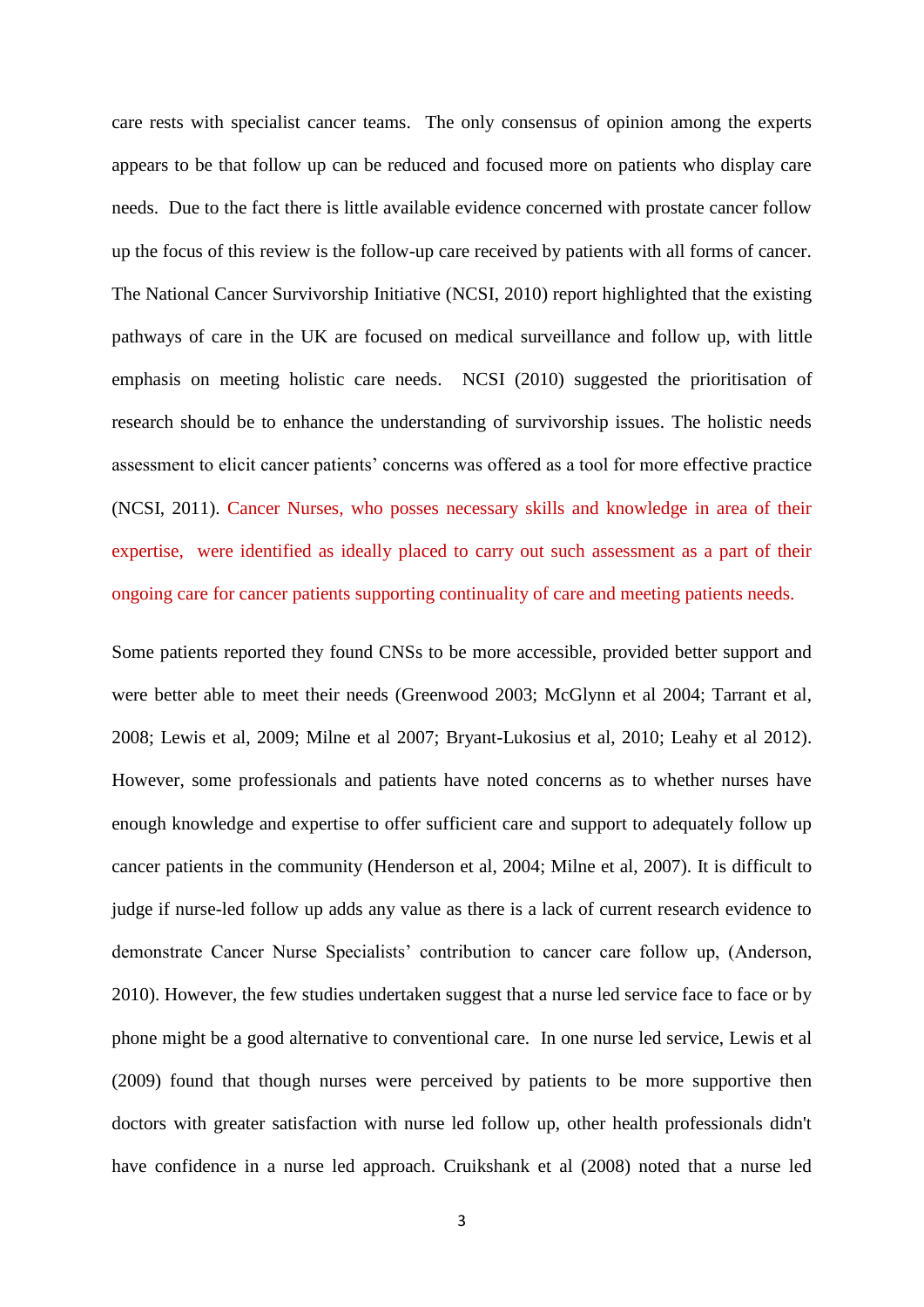service changed the focus of consultation from focusing on physical examination to a more holistic patient centred model of care resulting in high patient satisfaction.

The role of CNS in supporting prostate cancer patients and improving their care is not well articulated in terms of patients' outcomes. With only a limited amount of current evidence, there is a need for an up to date systematic literature review to examine the nursing contribution to cancer patients' follow up care and in particular those measurable outcomes associated with good nursing care, such as: patients' satisfaction with care and quality of life, level of anxiety and depression and emotional wellbeing.

# **AIMS**

As noted earlier, the original aim was to examine the follow up care offered to people with prostate cancer. However, the initial examination of the literature revealed there were few studies looking exclusively at this population so that the focus would be on the follow up care offered to patients with all types of cancer. The aim of this systematic review is to develop an understanding based on existing evidence of whether or not there is a difference between nurse-led follow up (NFU) versus medical follow up (MFU) in relation to cancer care. It explores outcomes directly linked to patients' care needs to enable some understanding of what can subsequently guide the development of services.

# **DATA COLLECTION METHODS**

The overall systematic review question was: "In the case of prostate cancer patients, is Cancer Nurse -led follow-up better than medically led follow up when examining patients' satisfaction with care, quality of life, level of anxiety and depression and emotional wellbeing?" The Population Intervention and Comparison Study Design (PICOS) approach was used to guide this systematic review (Egger & Smith, 2001; Table 1). Randomised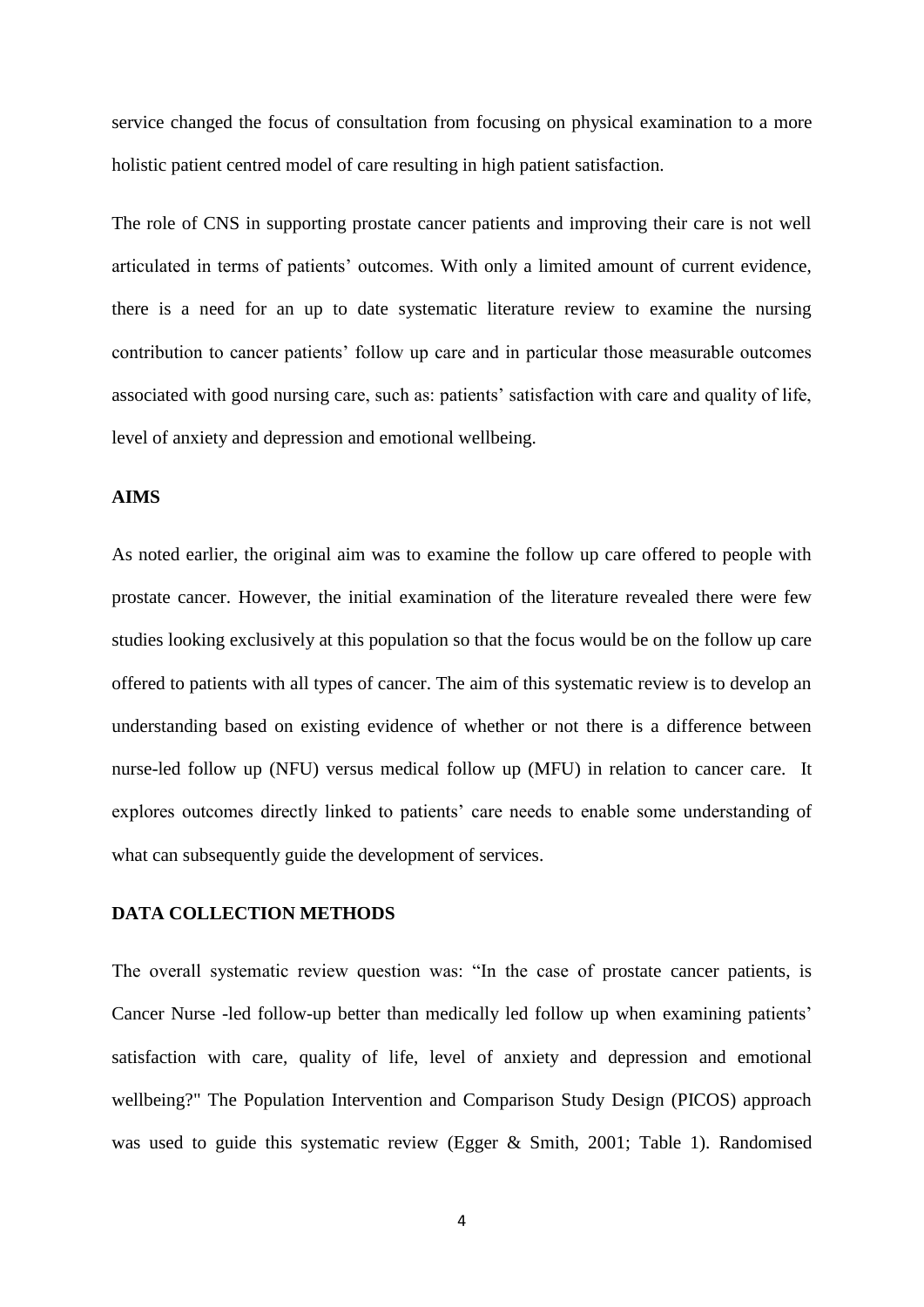Controlled Studies (RCTs) were selected as the study designs to be included in the review are viewed as the most reliable study approach to use to evaluate intended effects of healthcare interventions (MacInnes, 2009). Non randomised trials and observational studies were excluded.

Each paper had to include at least one of the main outcome measures to estimate the effect intervention has on a patient's quality of life, satisfaction with care, emotional wellbeing, anxiety or depression, as an inclusion criterion. Restriction to language and date of publication were applied. To ensure, all relevant studies were incorporated in the review, a decision was made to include any studies from outside the UK where it was viewed a similar health system to the UK health care system was in operation (Netherlands, Sweden and Australia).

Databases were searched from 1995 to September 2015. No earlier studies were sought as the role of Cancer Nurse Specialist was introduced following The Calman Hine Report in 1995. For the purpose of this review, secondary and primary data sources were searched using the databases detailed below as well as the reference lists of any relevant articles. Secondary sources were examined first. This included Department of Health publications surrounding cancer care (DOH, 2000; DOH 2004; DOH 2007; NHS Improvement, 2010; DOH 2011); NICE guidance on developing urological cancer services and guidance in prostate cancer (NICE 2002; NICE, 2004; NICE, 2008; NICE 2011) and Macmillan publications on cancer patients follow up care (Macmillan, 2008; Smith & Thompson, 2010; Taylor et al, 2010). The conference abstracts were scrutinised and research proposals were noted, but not included as lacked completed data.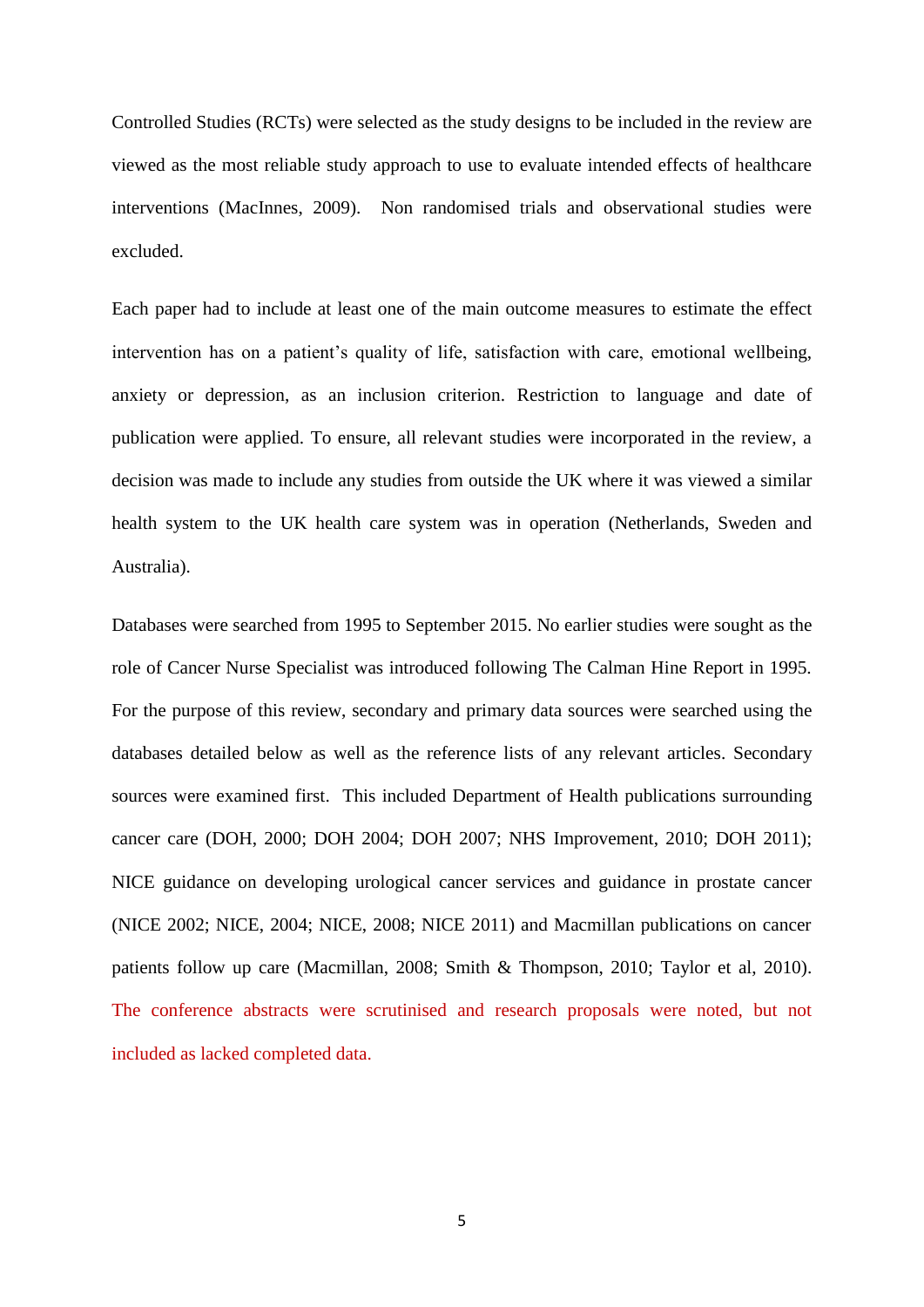Primary sources of research articles were searched on selected databases: MEDLINE (1995 to September 2015), EMBASE (1995 to September 2015) and CINAHL (1995 to September 2015). The suggested search terms followed from the review question detailed in Table 1.

A flow chart details the selection process in Table 2. 21 RCTs were selected after the initial application of the inclusion and exclusion criteria. Upon closer examination of the eligibility criteria, a further 10 studies were excluded leaving 11 studies included for bias appraisal. The Cochrane Collaboration Assessment of Bias Collaboration`s tool (Higgins and Altman, 2011) was used and 10 out of 11 studies were selected for data extraction. The bias assessment is detailed in Table 3.

Included studies with comparable outcomes were placed in separate tables and were compared like for like per outcome of interest at similar follow up time points. Other characteristics such as the demographic details of the participants, sample size, time from diagnoses, intervention, tools used and scoring were also noted.

#### **Quality of life outcomes**

Six studies examined quality of life outcomes all reporting continuous outcomes. European Organisation for Research and Treatment of Cancer Quality of Life Questionnaire (EORTC) was used by Faithfull et al ( 2001), Moore et al ( 2002), Brown et al (2002) and Kimman et al ( 2011), Functional Assessment of Cancer Therapy - General (Fact -G) by Sheppard et al (2009) , European Health-Related Quality of Life (EURO QOL) by Verschuur et al ( 2009) and the general health questionnaire (GHQ-12) by McArdle et al (1996).

 Two studies reported median data at twelve weeks of follow up Faithfull et al (2001) and Moore et al (2002), with three studies noting mean scores at three months follow up, four at six months and five at twelve months follow up (McArdie 1996; Brown et al 2002; Shepperd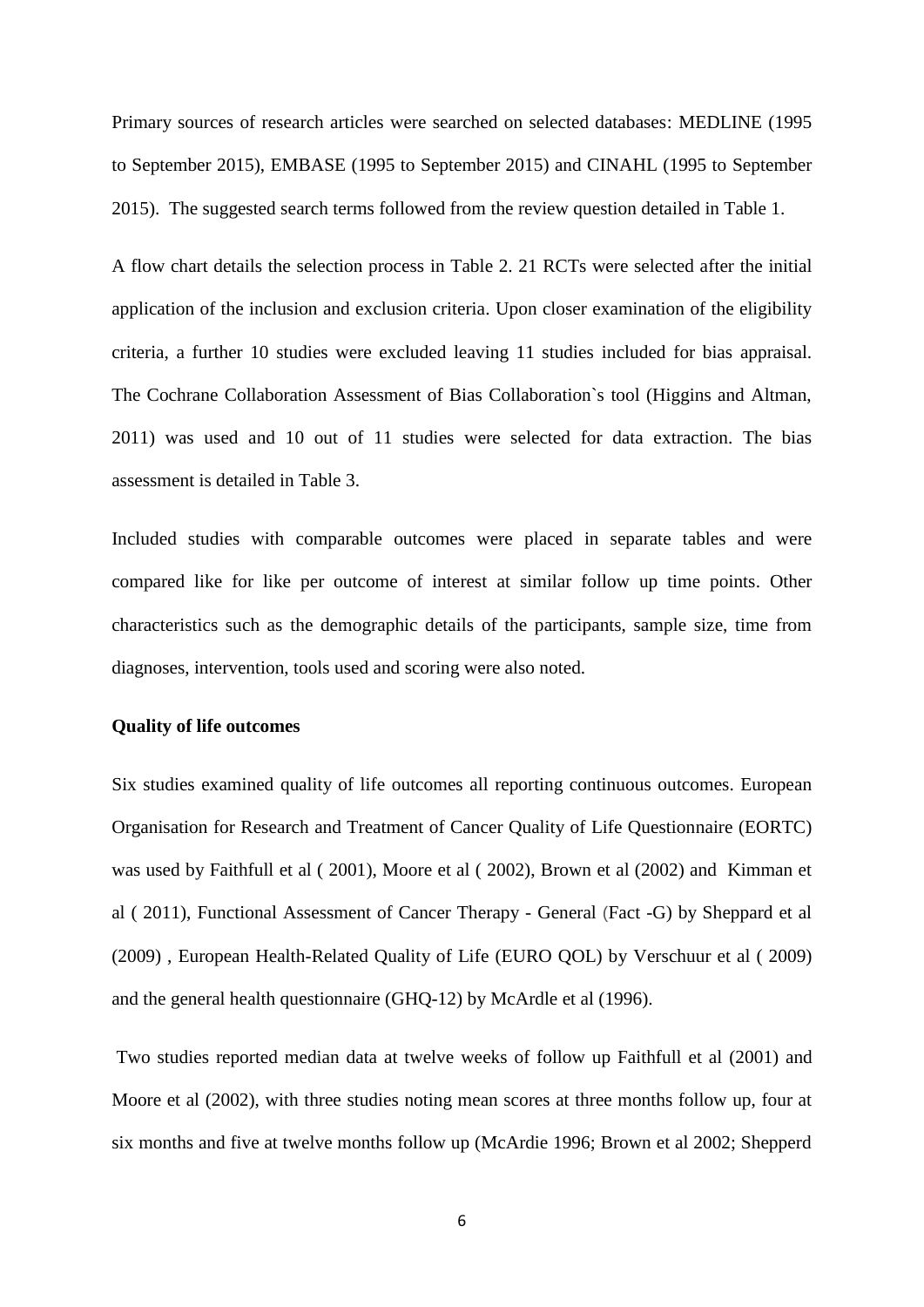et al 2009; Verschuur et al, 2009; Kimman et al, 2011). There was a problem with the Sheppard et al (2009) paper as the standard deviation was not noted in the follow up scores. It was decided to use the same values as for the beginning of the trial, as the authors suggested that an adjustment of data was made based on that score.

### **Patient satisfaction outcomes**

Outcomes were measured by Self-assessment questioner of satisfaction with care based on Newcastle satisfaction with nursing care scale tool in Faithfull et al (2001); Moore et al (2002) used self developed, validated questionnaire; GHQ-12 and Spilberger state - trait inventory (STAI) was used by Beaver et al (2009) and Helgesent et al (2000) and Koingberg et al (2004) used The Satisfaction and accessibility scale (SaaC).

Six studies reported this as an outcome with both continuous and dichotomous data recorded. Faithfull et al (2001) and Moore et al (2002) noted outcomes at twelve weeks follow up. Beaver et al (2009), Helgesen et al's (2000) and Koingberg et al (2004) noted dichotomous data at twelve months follow-up.

### **Emotional Wellbeing Outcomes**

Data for this outcome was available from six trials. There were three studies looking at continuous data with the median score recorded. EORTC measures were used by Faithfull et al (2001); Moore (2002); Brown et al (2002); Verschuur et al (2009); Kimman et al (2011), where Sheppard et al (2009) used global health guilty of life 12 aggregative questionnaire (GHQ12)

Faithfull et al (2001) and Moore (2002) at twelve weeks; Moore et al (2002) and Brown et al (2002) at six and twelve months. Three studies were combined using continuous with the mean data recorded at three, six and twelve months (Verschuur et al 2009, Sheppard et al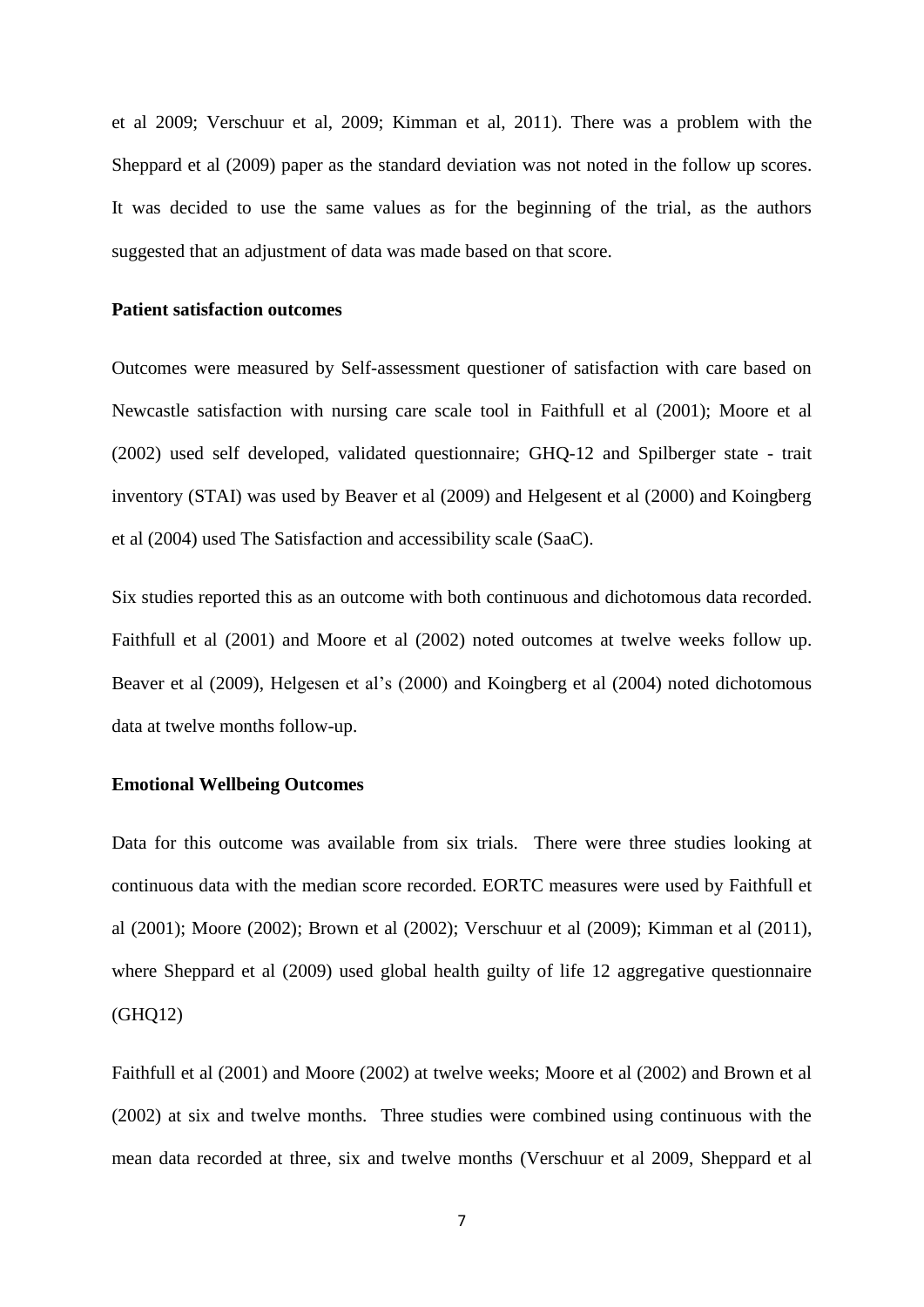2009, and Kimman et al, 2011). The Sheppard et al (2009) data was excluded due to a lack of accurate data as only an aggregated score for this outcome was available.

#### **Anxiety and depression outcomes**

Five studies looked at anxiety and depression outcomes using hospital anxiety and depression scale tool (HADS) by Helgesen et al, 2000; Koingberg et al, 2004 and Brown et al, 2002; McArdle et al, 1996) and one study at only anxiety outcomes with help of State Trait Anxiety Scale (Kimman et al,). Brown et al (2002) and Kimman et al (2011) used continuous data and to examine levels of anxiety at six and twelve months follow-up. Hellgesen et al (2000) and Koingberg et al (2004) reported anxiety and depression outcomes at twelve and twenty four months using dichotomous data.

# **DATA META - ANALYSIS**

The process of meta–analysis was supported by the use of RevMen software version 5.1.7 and presented using a forest plot. Scores placed in the right hand axis represent an increase in the scores of the outcome of interest in those patients receiving the nurse-led intervention and scores placed in left hand axis show a decrease in scores of the outcome of interest in nurseled follow up groups. Standardised Mean Difference (SMD) was used as a statistic for the measure of effect between interventions for continuous data. Hozo et al's (2005) formula helped to estimate the mean and variance from the median range, thus allowing all of the continuous data to be combined for analysis. Odds ratio (OR) was used as the effect measure when analysing dichotomous data. 95% confidence intervals were also recorded. Heterogeneity was also assessed with it being viewed as present when the p value  $\langle 0.05 \text{ or } I^2 \rangle$ over 75%.

## **RESULTS**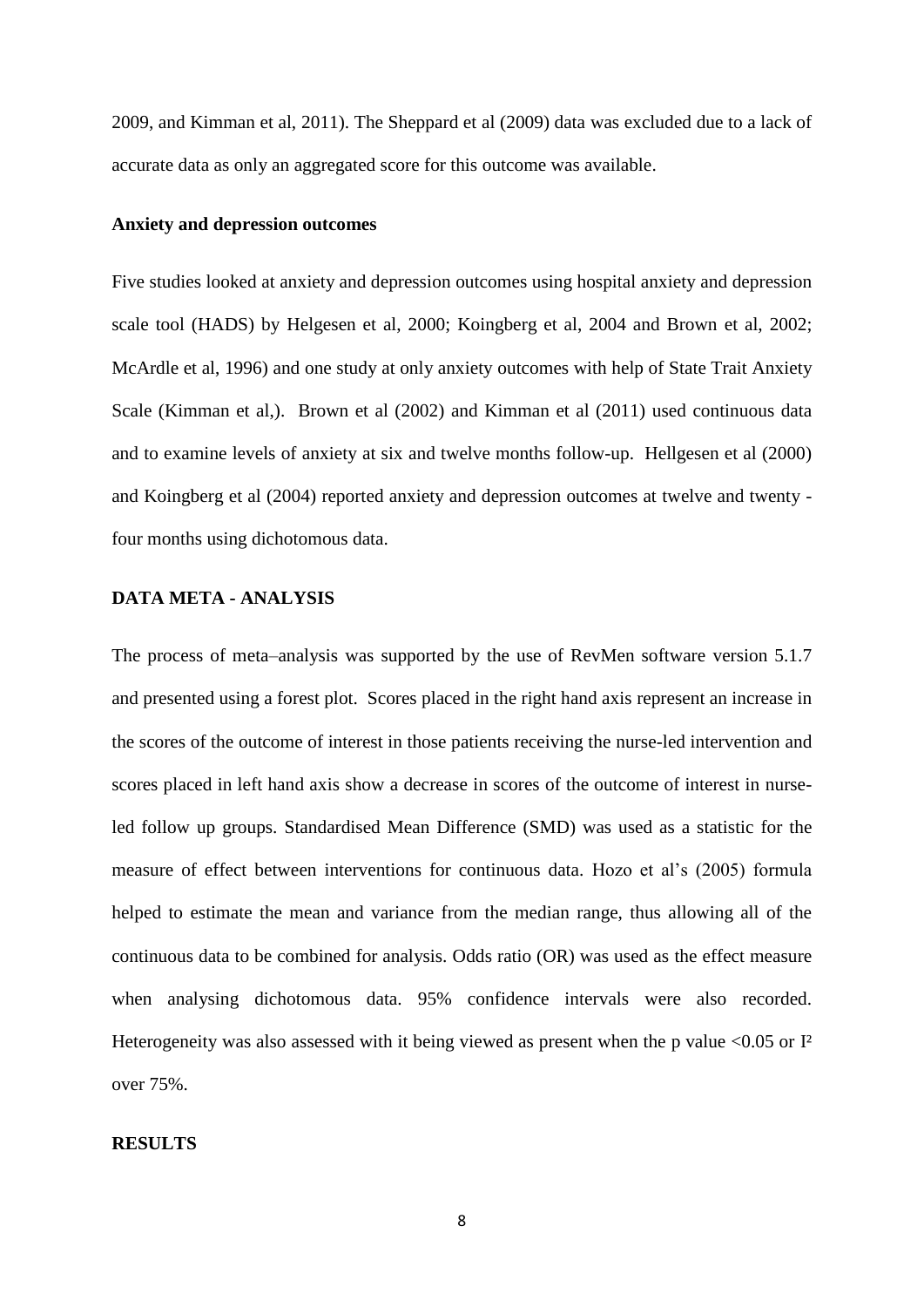#### **Study Characteristics**

The results are reported with forest plots used to give a graphical representation followed by a narrative explanation of the main findings. When examining the results, it was clear that heterogeneity was a problem for some of the combined findings. Forest plots have not been detailed where heterogeneity was considered a problem though the overall findings have been documented.

The total number of patients in these studies was 2166 with a mean age of 63 years (ranging from 56-78) with 831 male participants, and 757 female. There were a total of 495 identified as prostate cancer patients. The mean follow up time since completion of treatment was 20.5 months. The number of selected RCTs were small with a mean of 217 participants in each trial (ranging from 62-400). All included studies were viewed to have a low risk of bias and were acceptable for the systematic review as they reported the required outcomes and, as such, represent the best available current evidence.

## **Quality of Life Outcomes**

The results at three months follow-up suggest a significantly increased quality of life score for patients receiving nurse-led follow-up with a mean difference of 2.88, 95% C.I.: 0.71- 5.05,  $p = <0.01$ ). However, there is a high level of heterogeneity recorded (Chi<sup>2</sup> = 6.79, df = 2,  $p = 0.03$  and I<sup>2</sup>=71%) giving some cause for concern as to the variability between the study findings and consequently the amount of confidence in the overall combined result. Therefore, the findings should be interpreted with caution.

There was a slight but non-significant difference noted at six months in the combined scores between the two groups with mean difference in favour of NFU of 1.58, C.I.: -0.35 – 3.51, p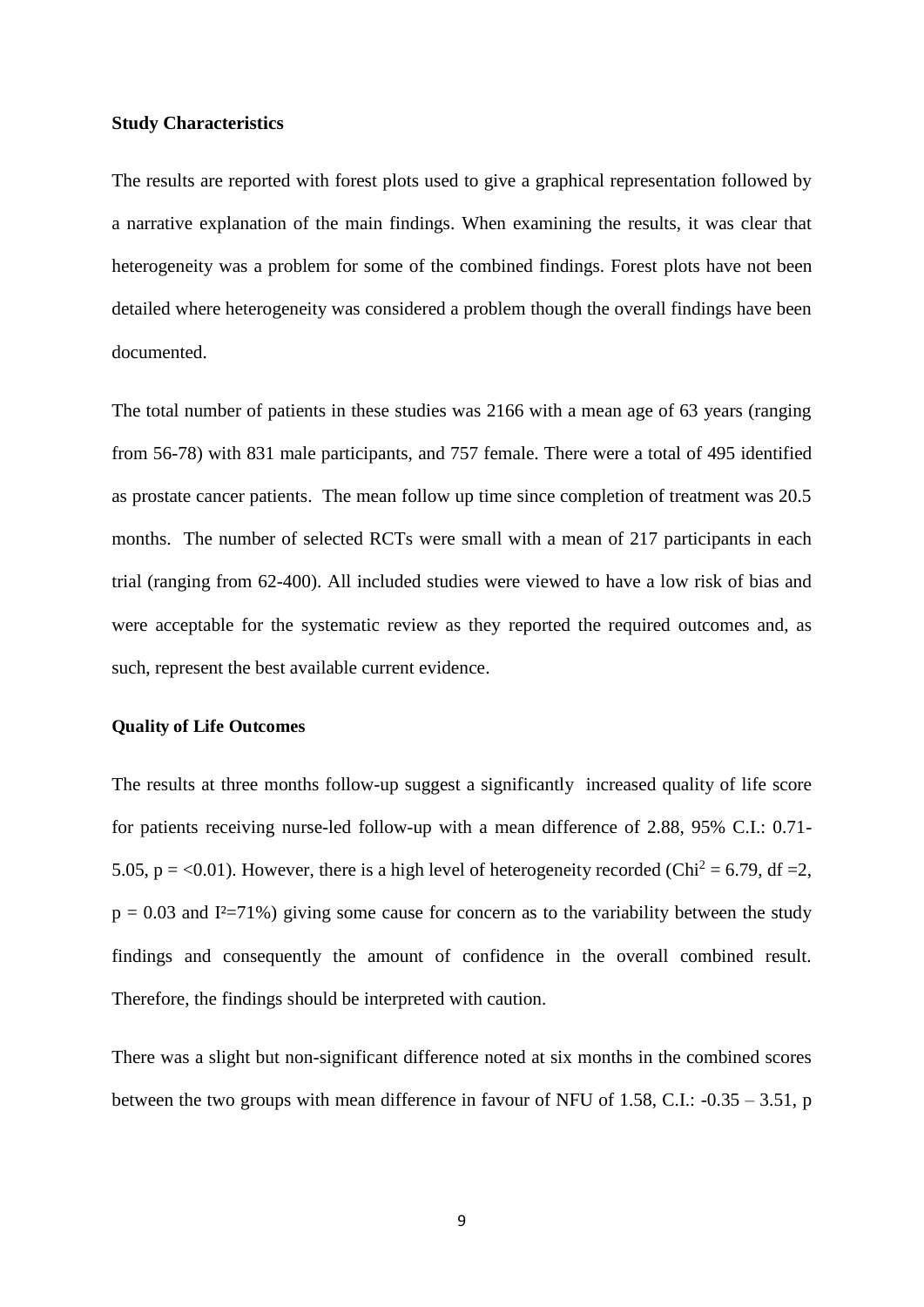$= 0.11$ . However, heterogeneity was also recorded when this analyses was undertaken (Chi<sup>2</sup> = 14.08, df = 3, p = 0.003).

The forest plot Table 3 shows the twelve month follow up comparison indicating little difference in the combined scores with a slight increase in the quality of life scores in the nurse-led follow-up patients, but high heterogeneity.

# **Patient Satisfaction Outcomes**

The studies examining patient satisfaction are noted in this section at three months and twelve months. Both of the results appear to demonstrate significantly increased satisfaction with nurse-led follow-up when compared to medical follow up (Table 5 and 6 ). Overall, both 3 and 12 month analyses show greater satisfaction with the nurse led service, though it is heterogeneous.

# **Satisfaction with Accessibility by Phone**

Two further studies examined a specific type satisfaction related to the patient`s perception of the accessibility of the urological service by phone and satisfaction with follow-up routines. The results indicate no difference in satisfaction between the two groups of patients (Table 7).

#### **Emotional Wellbeing Outcomes**

Six studies recorded outcomes that looked at different aspects of emotional wellbeing: role, emotional and social functioning. Three studies reported their findings using a median score (Faithfull et al, 2001; Moore et al, 2002; Brown et al, 2002), and two reported their findings by way of a mean score (Verschuur et al, 2009; Kimman et al 2011). However, Faithfull et al (2001) used GHQ12 questionnaire and presented all data apart from month 3 of follow up as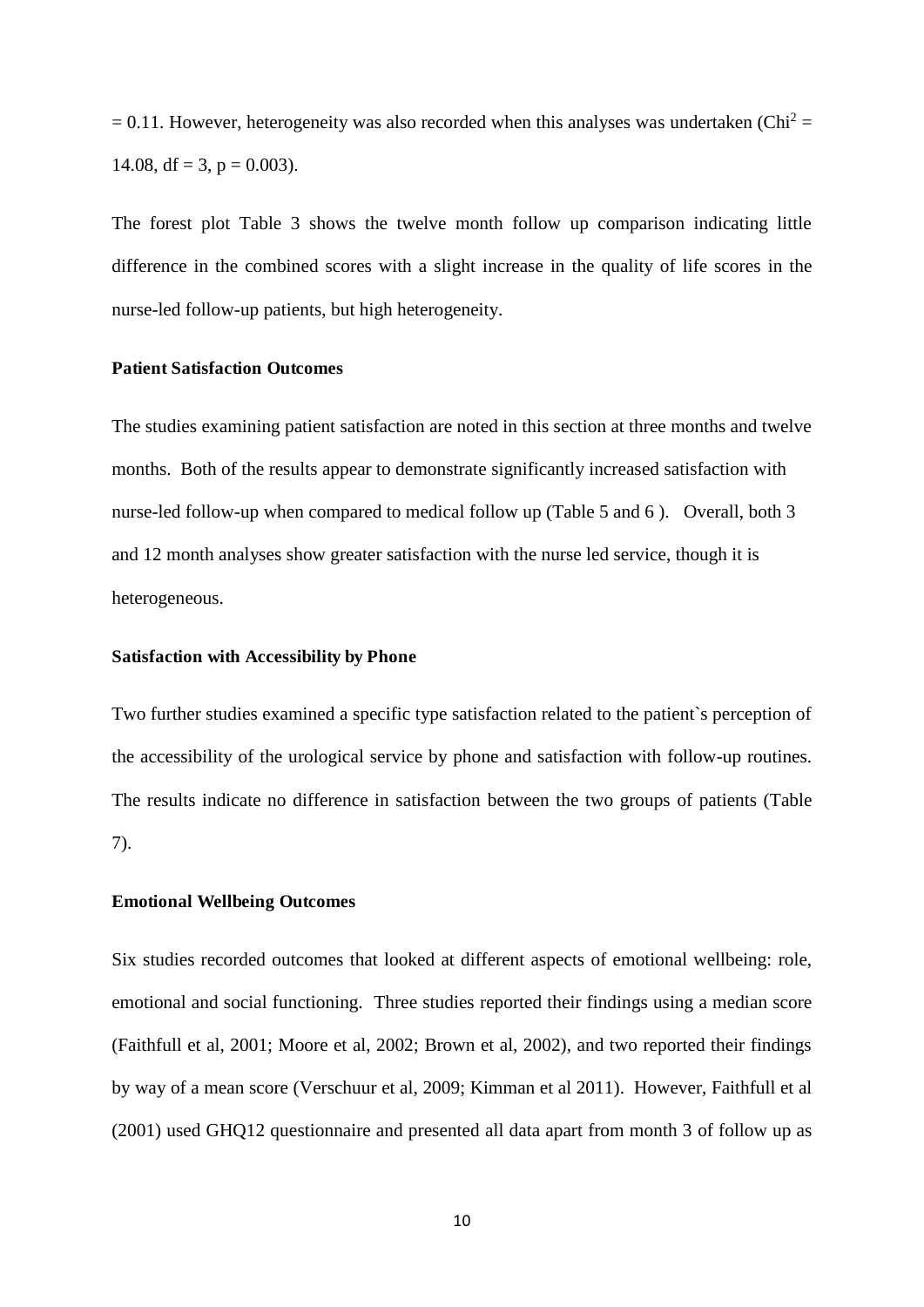an aggregated score. Consequently this made it very difficult to combine all six studies' in 6 and 12 months of follow up for rich and more statistically significant data.

## **Role Functioning**

In the two meta-analyses undertaken at 6 and 12 months looking at role functioning, there are no significant differences present though there was a slight non-significant increase in the NFU groups at 6 months, but results are heterogeneous (table 8 and 8a).

#### **Social functioning**

Two studies compared social functioning at 6 and 12 months. Though social functioning was slightly better in the NFU, there was high heterogeneity present (Table 9).

# **Emotional Functioning**

A little difference was observed between two groups in emotional functioning, with slight increase in patients receiving nurse led follow up at three month (Table 10) though by the time of the six and twelve month follow-up there was a small decrease in emotional functioning recorded for this group of patients. (Table 10a and 10b). However, heterogeneity persist throughout.

# **Anxiety and Depression Outcomes**

Anxiety outcomes were examined using continuous data at six months and twelve months follow up (Table 11 and 11a) while studies using dichotomous data were examined at twelve and twenty-four months follow-up (Table 12 and Table 12a). The findings suggest there is very little difference between the two types of follow up in the level of anxiety reported by patients with a small non-significant decrease in anxiety in the nurse led groups at six months and twelve months follow-up.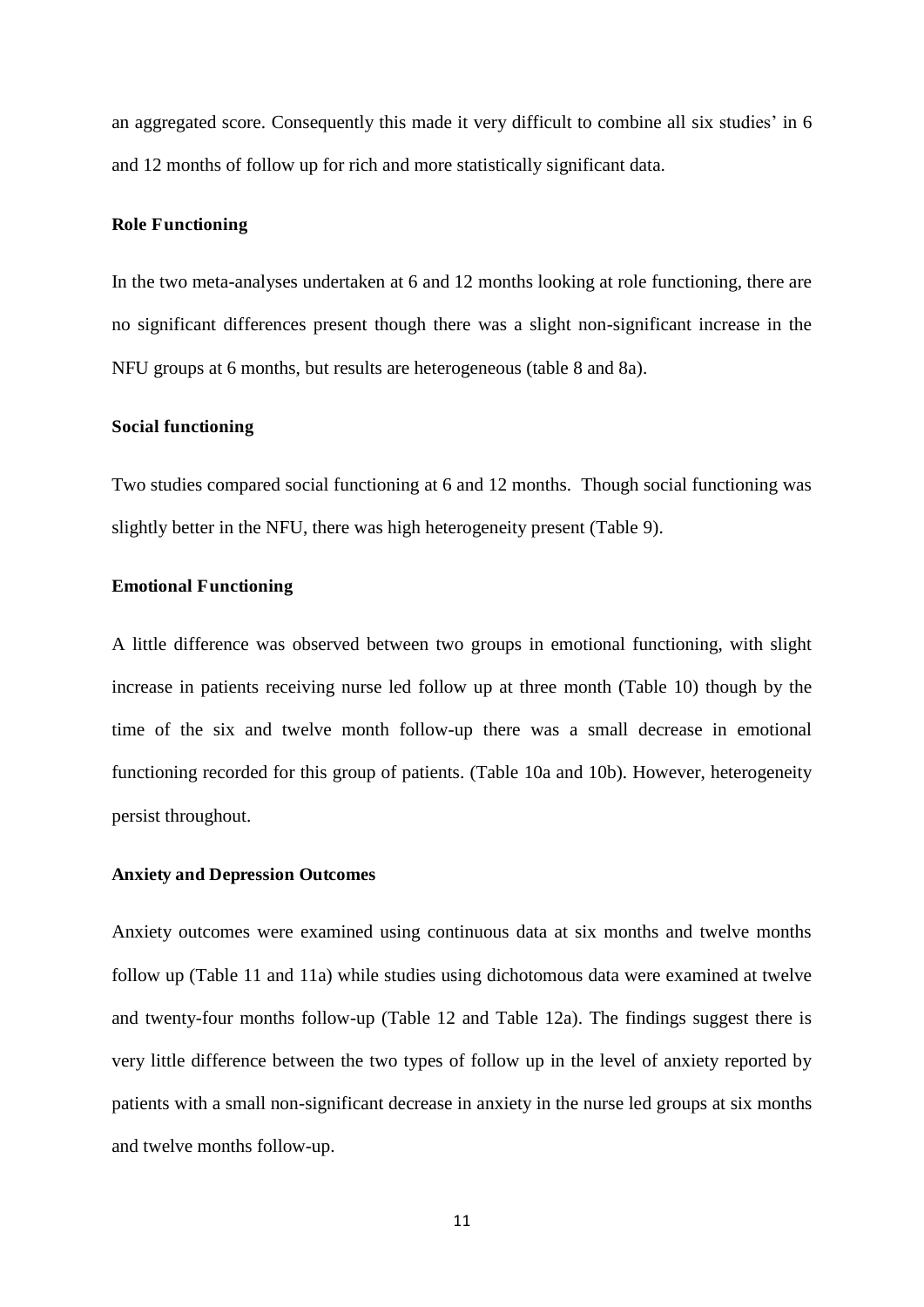The outcomes were different at twenty-four months with a clear (though non-significant) increase in anxiety in the nurse led group.

Depression outcomes using dichotomous data were also analysed at twelve and twenty-four months follow-up (Table 13 and 13a). The combined scores indicate a non-significant increase in depression in the nurse led groups at twelve months and twenty four months follow-up.

# **Discussion**

The main finding of this review is there is very little difference between those patients receiving nurse-led or medically-led follow-up in relation to their: quality of life; satisfaction with care; emotional wellbeing, anxiety and depression. There is some suggestion there are slightly more positive outcomes for patients receiving a nurse - led service in the early stages of follow-up but that no difference between two groups by the time of twelve months followup. This may be associated with adaption to life after treatment and the importance of assessment of changing needs (NCSI, 2011). The review also found that different modes of follow-up (face to face or telephone) are acceptable to patients whether the follow up is delivered by a nurse led or medically led service.

Previous work showed an absence of evidence to demonstrate the benefit of hospital based follow-up in the detection of cancer recurrence (Lydon et al, 2009; Kokko et al 2005; NICE, 2014) which indicates that efforts should be prioritised to support patients in living a relatively normal life and to optimise their social functioning validating the NCSI (2010) suggestion to reduce the number and duration of follow up visits. CNSs appear to be in an ideal position to support patients in transition to self-care. Emerging from the available evidence also appears to be the recommendation there should be a thorough assessment of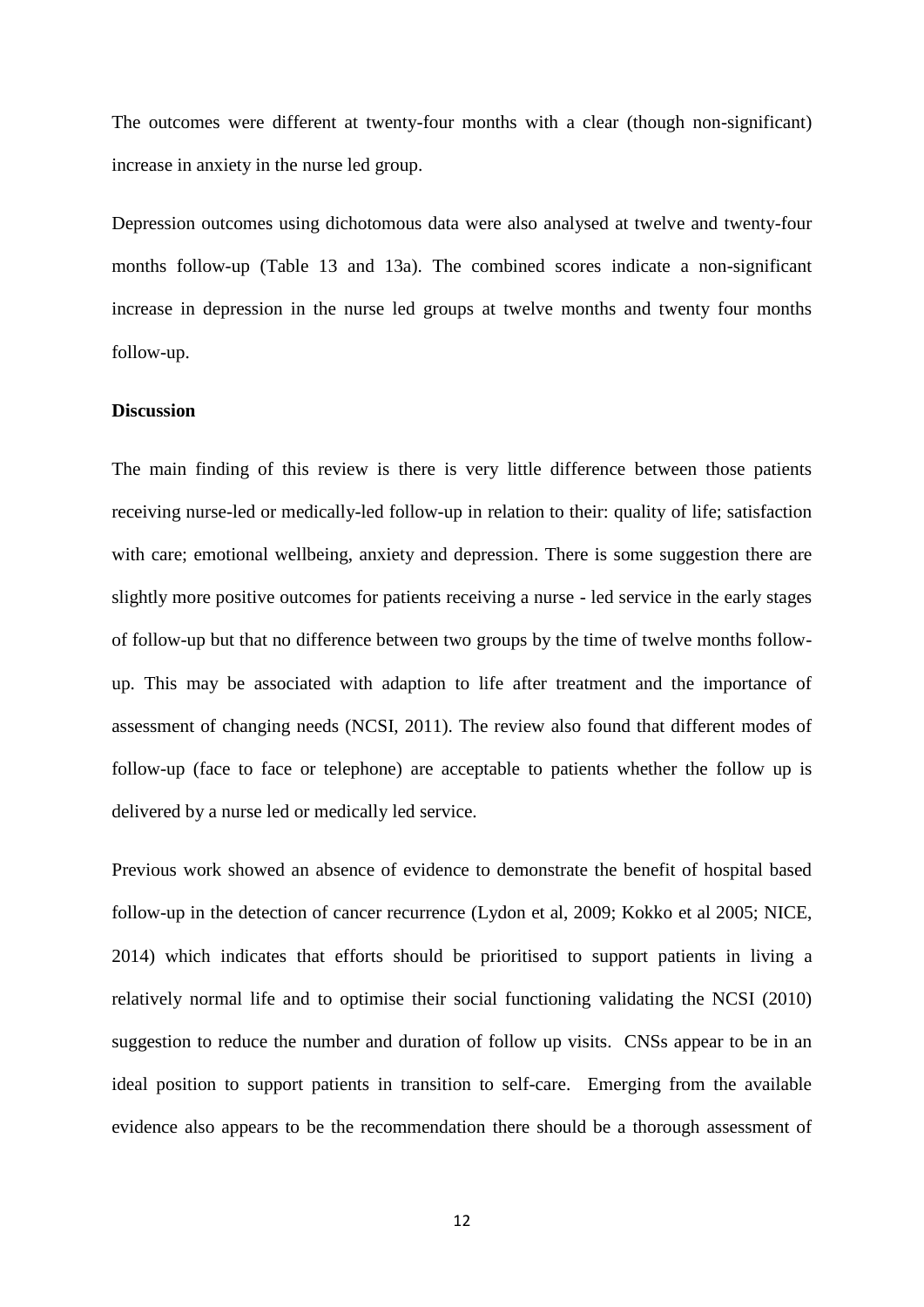patients' concerns and a choice of follow-up care provision to patients where services are made flexible enough to accommodate their preferences (NHS Improvement, 2010).

The findings need to be examined with a degree of caution as the RCTs included in the review have small sample sizes, great variation in presentation of data or missing outcome data in the papers report resulting in a limited amount of combined evidence. The reviewed studies reflected short period of follow up making it difficult to judge the sustainability or effect of NFU long term. In addition, there were also variations between studies in patient selection, baseline cancer severity and the treatment modality received. There are no more up to date published RCTs on the subject available, perhaps this review evidence not representative of modern practice and more up today RCT requires. Finally, there is a possibility of publication bias due to only English language articles being included.

It is suggested that nurses have the required flexibility to develop innovative services and adapt to the different modes of follow-up to meet patients' preferences and relieve pressure on secondary care (NHS Improvement, 2010). Patients find nurses accessible and approachable, a source of information and support, who are able to co-ordinate their care in the most efficient way (DOH 2010; DOH 2010a; NHS Improvement, 2010; DOH, 2011). It appears that with adequate training and support, CNSs may be in a better position to carry out follow up and meet patients needs through ongoing holistic needs assessment.

#### **CONCLUSIONS**

The review has found the current evidence points to little difference in the outcomes of patients followed up by the two professional groups. Consequently, there is some evidence to suggest that NFU in cancer care is as safe and effective.

13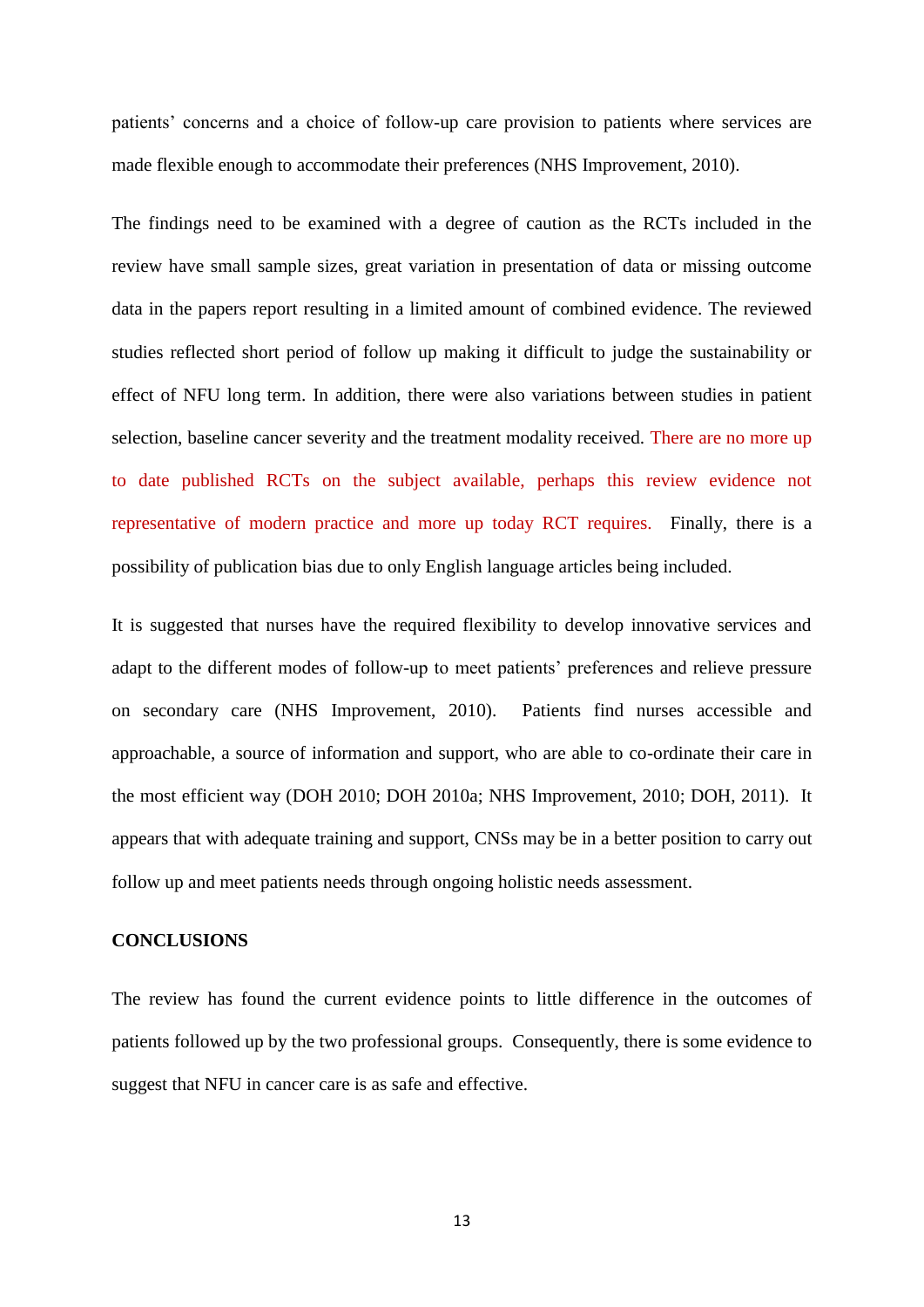No strong recommendations can be drawn from this review due to the small difference between effects and low strength of evidence. However, some tentative conclusions can be drawn. Although there are low numbers of prostate cancer patients in this review, there was little variation in patients' outcomes among the studies. Due to the consistencies of the findings in different cancer groups, there is some optimism for proposing that the cancer nurse specialist in the follow-up of prostate cancer can provide equivalent care. Nurses are in a good position to offer ongoing holistic needs assessment and to subsequently meet the unmet needs of prostate cancer patients. If patients are fully informed about their follow-up care choices, Caner Nurses Specialists can be considered a good alternative to medical follow up for people with prostate and other cancers.

# **IMPLICATIONS FOR PRACTICE**

 The lack of significant findings for the majority of the analyses indicates that more research is required to establish the effectiveness of nurse-led follow-up in cancer care, to examine whether different types of follow-up care may be effective and whether there are differences in outcomes for patients with different types of cancer. It would also be useful to examine if a holistic tool assessment could be used for outcomes such as enhancing self-care, adjustment to illness and resuming social functioning. It would be preferable if future research studies used validated, standardised tools and present comparable data to allow the data to be easily combined for future reviews.